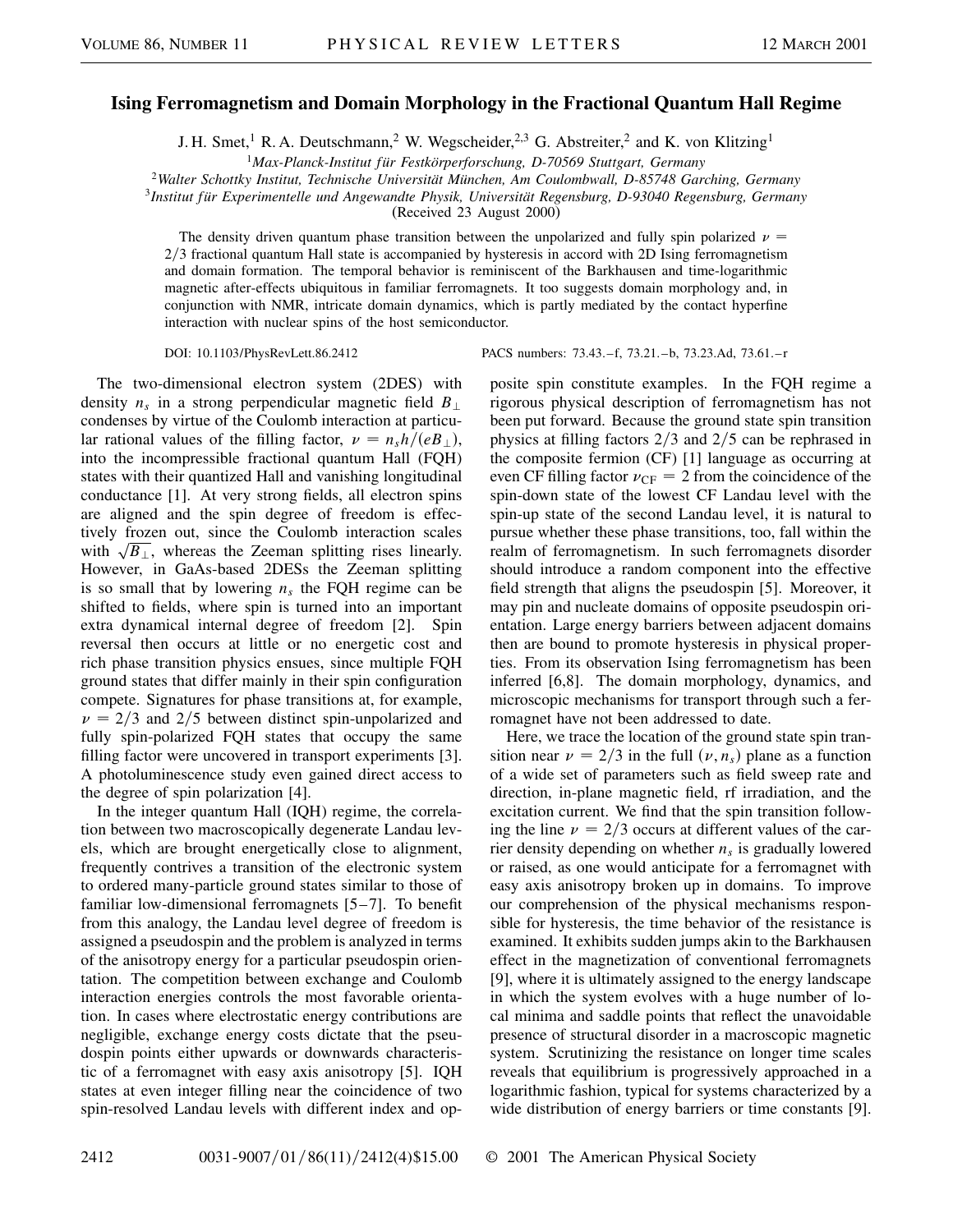Finally, a response to rf irradiation in the resistance is reported. Its correlation with the sign and size of the hysteresis supports the conjecture that the nuclear spin system affects transport through this peculiar ferromagnet. All these observations are intimately connected with domain morphology.

Two devices, which impart identical information, have served our study: a modulation doped GaAs/AlGaAs heterostructure with a backgate tunable carrier density between  $4 \times 10^{10}$  and  $11 \times 10^{10}$  cm<sup>-2</sup> and a field effect transistor (FET), which exploits the virtues of cleaved edge overgrowth. A cross section of the FET, recently developed at the Walter Schottky Institute, is depicted in Fig. 1. The absence of modulation doping and the contact scheme with  $n^+$ -GaAs permit continuous tuning from nearly fully depleted to  $3 \times 10^{11}$  cm<sup>-2</sup>. The incorporated ultrashort period superlattice (SL) is not crucial for our observations. It mainly improves the sample quality of the FET [10]. In this geometry, the condensation in a quantized Hall state is heralded by a plateau in the source-drain resistance *R*, quantized in units of  $h/e^2$ , or a maximum in case it is not fully developed [11].

Figure 2(a) displays *R* in the  $(1/\nu, n_s)$  plane for  $\nu$  < 1. Following the line of constant filling  $\nu = 2/3$  as  $n_s$ (equivalently  $B_{\perp}$ ) is lowered, the resistance maximum collapses and subsequently reemerges at a slightly offset filling factor. This reentrant behavior is the signature in transport for the transition between the spin-unpolarized  $(|1\rangle)$  to the spin-polarized  $(|1\rangle)$  ground states [3]. This interpretation is also borne out in tilted field experiments on this sample. Inverting the field sweep direction for recording the resistance in the  $(1/\nu, n_s)$  plane unveils hitherto undisclosed aspects of this  $2/3$  phase transition. When acquiring the data during upward sweeps in Fig. 2(b), the spin transition is postponed to higher  $n_s$  and  $B_{\perp}$  in com-



FIG. 1 (color). Schematic cross section of the FET with a  $3 \mu$ m long and 250  $\mu$ m wide channel. Its fabrication entails a conventional MBE growth sequence on an (001)-GaAs substrate followed by an *in situ* cleave and cleaved edge overgrowth. During the first growth an undoped,  $3 \mu m$  thick and 15 nm period GaAs/ $Al<sub>0.32</sub>Ga<sub>0.68</sub>As$  is sandwiched between highly doped  $n^+$ -GaAs source (S) and drain (D) contact layers. During the postcleave growth the 20 nm undoped GaAs layer, which will later host the 2DES, is deposited on the freshly exposed (110)-oriented surface. It is covered by a 100 nm AlAs barrier. An  $n^+$ -GaAs cap layer serves as a gate. A positive bias with respect to source and drain induces the 2DES at the GaAs/AlAs boundary.

parison with data collected during downward sweeps. Accordingly, the electronic spin polarization  $\gamma$  along the lines of constant filling factor  $\nu = 2/3$  will exhibit hysteretic behavior. These observations are congruous with an Ising ferromagnetic phase transition, if the unpolarized and fully polarized ground states are mapped onto states of opposite pseudospin orientation. The drop in the resistance in the vicinity of the phase transition may then reflect the dissipative current, which originates from the eventual backscattering of charge-carrying quasiparticles that suffer reflections off energy barriers separating disorder-induced domains of distinct pseudospin.

The introduction of time as a parameter indirectly confirms the ferromagnetic nature. It allows one to corroborate on the importance of domains and their boundaries and sheds light on their dynamics. The resistance in the hysteretic region manifests a strong dependence on both the field sweep rate and the time following a change in applied  $B_{\perp}$ . One example is depicted in Fig. 3. Phenomenologically, the behavior invariably reminds one of the Barkhausen and magnetic after-effects in familiar ferromagnetic materials [9,12]. Their hallmarks are abrupt, mostly irreproducible jumps in the magnetization and the time lag on the scale of minutes, hours, or even days between the sudden change in applied field and the equilibrium of the magnetization in a specimen. Here, in an analogous fashion, impediments to free domain wall motion, caused by any imperfections or irregularities that render the wall energy position dependent, may make wall motion in our system proceed by a series of thermal agitation or external field driven, Barkhausen jumps between energy minima. Surges in *R* proclaim these prompt rearrangements of domains, which reshape the potential



FIG. 2 (color). Color map of the source-drain resistance *R* in units of  $h/e^2$  in the  $(1/\nu, n_s)$  plane when the field or carrier density is swept (a) downwards or (b) upwards at  $T = 50$  mK. The inset schematically indicates the degree of electron spin polarization  $\gamma$  along the line  $\nu = 2/3$  when the carrier density or field is increased (solid line) or lowered (dashed line).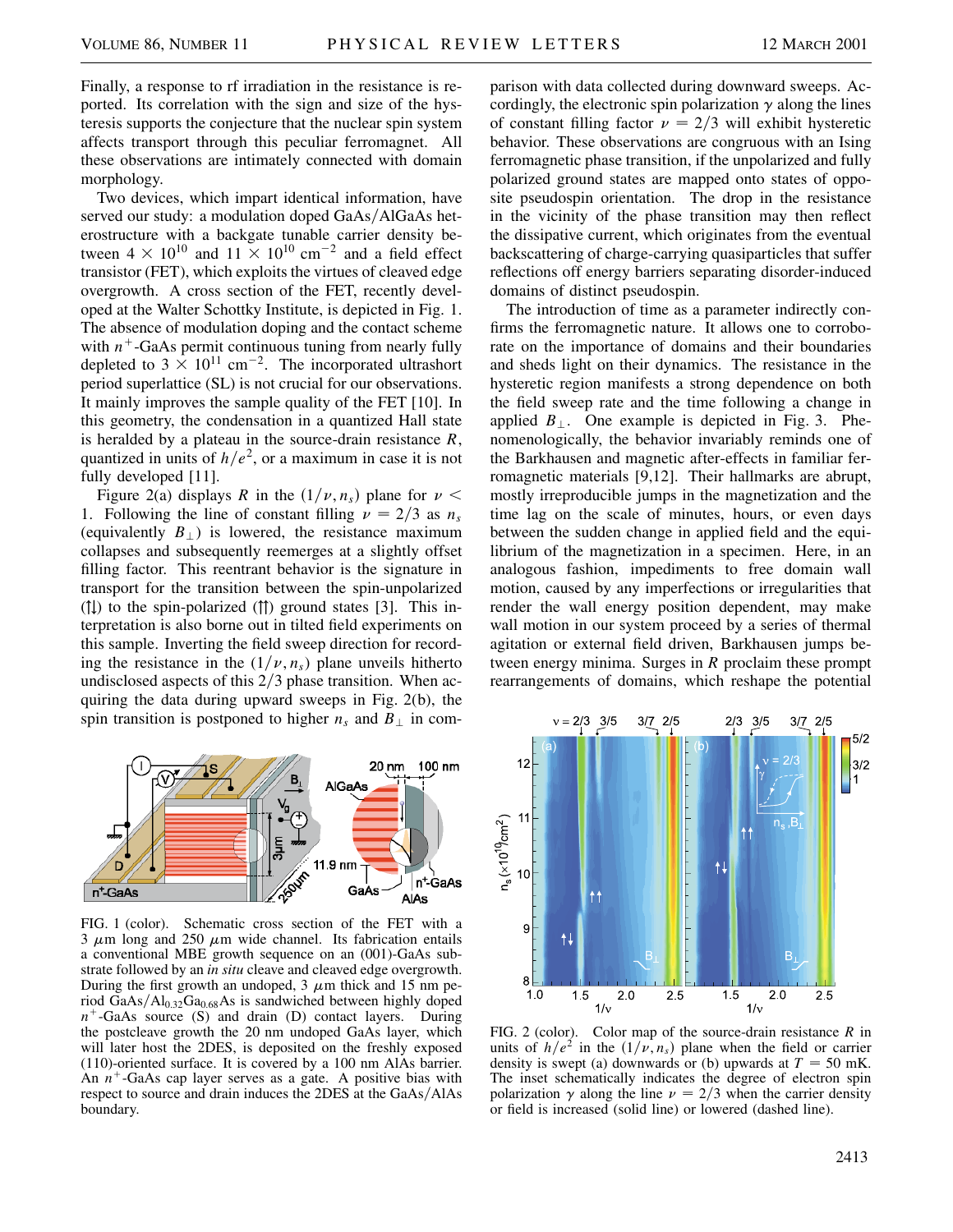

FIG. 3. Time dependence of *R* when the field sweep is interrupted. Arrows mark the location of sudden resistance jumps. The longer time scale behavior is illustrated in the inset. The data (solid circles) are collected in a logarithmic fashion. The noise level is approximately  $0.02\%$   $h/e^{2}$ .

landscape for backscattering of the mobile charge-carrying quasiparticles near domain walls held responsible for the dissipative current. When monitoring *R* over longer time frames  $(>10$  h) it does not settle and its overall trend follows a time-logarithmic function (Fig. 3 inset). In common ferromagnetic materials, described by a wide spread of time constants because of the heterogeneous domain shapes and barriers, the thermal relaxation and magnetic viscosity indeed accomplish only a logarithmic approach of the magnetization to the equilibrium state [9,12]. Keeping in mind that here  $R$  is measured, the analogies are extraordinary. Even though only one specific example is shown, the time-logarithmic relaxation and the "resistive Barkhausen jumps" are pervasive in the entire phase transition region. We interpret them as additional evidence for domain morphology. Selected repeat experiments on the conventional single heterojunction with backgate reproduced qualitatively all key elements: hysteresis, Barkhausen jumps and a time-logarithmic resistance change. Some are illustrated in Fig. 4. The SL embedded in the FET is thus not essential and mainly serves to obtain high quality [10], even though it likely intensifies the role of domains by offering periodic pinning centers.

For a system partitioned in domains, domain growth, or transport across domains with different spin configuration demands electron spin flips. Besides spin-orbit coupling and acoustic phonon emission, the contact hyperfine interaction is a possible candidate to mediate electron spin reversal via flip-flop scattering events, the simultaneous flip of an electron and nuclear spin [13]. As a consequence, the nuclear spin polarization of the host semiconductor is modified. This process, referred to as dynamic nuclear spin polarization (DNP), conversely will affect the electron transport in the following ways if the net nuclear spin polarization is substantial: (i) The altered number of nuclear partners with the appropriate spin modulates the flip-flop scattering rate. (ii) A net nuclear spin polarization represents an effective nuclear field to be considered for the electronic Zeeman splitting. Depending on whether at the domain wall the transition occurs from an unpolarized to a spin polarized domain or vice versa, the nuclear field will either enhance or lower the Zeeman splitting as the net nuclear spin polarization grows and subsequently in turn suppresses or promotes additional spin flips. This effective field lays out modified energy barriers between domains of opposite electronic spin configuration. (iii) Because of nuclear spin diffusion, the net nuclear spin polarization is not localized to the domain walls and "crosstalk" will further complicate the picture. The standard approach in transport to highlight the influence of the nuclear spin system consists of irradiating the sample with narrow-band rf, while simultaneously monitoring the resistance of the 2DES [13,14]. rf in resonance with a transition between the Zeeman split nuclear energy levels impairs the net nuclear spin polarization and reverses the effects of the DNP. NMR spectra for  $As^{75}$  are plotted in Fig. 5. They buttress the importance of DNP for transport across this ferromagnetic phase, since magnitude and sign of the rf response correlate with the difference in *R* between up and down sweeps. Quadrupole splitting accounts for the resonance substructure. It is difficult to unravel in this NMR setup whether the nuclear spin polarization is the sole consequence of current flow. However, other potential sources are difficult to reconcile with the large number of nuclear spin flips required to have an observable impact in comparison with the insignificant number of electrons involved. DNP and nuclear spin diffusion will bring in a slow time dependence and should themselves be—besides the very presence of domains due to the exchange interaction and disorder—an *additional* source for hysteresis. Granting that current flow is responsible for the nuclear spin polarization, this assertion is supported by systematically lowering the excitation current over 3 orders of



FIG. 4 (color). (a) Color map of  $R_{xx}$  in the conventional heterostructure with backgate when the field is swept down (blue 0  $\Omega$ ; red = 2.5 k $\Omega$ ). (b) Hysteresis in  $R_{xx}$  at  $n_s \approx 7.8 \times$  $10^{10}$  cm<sup>-2</sup> (dashed line sweep up; solid line sweep down).  $R_{xy}$ is shown for sweep down only. (c) Time dependence of  $R_{xx}$ after interrupting the field sweep.